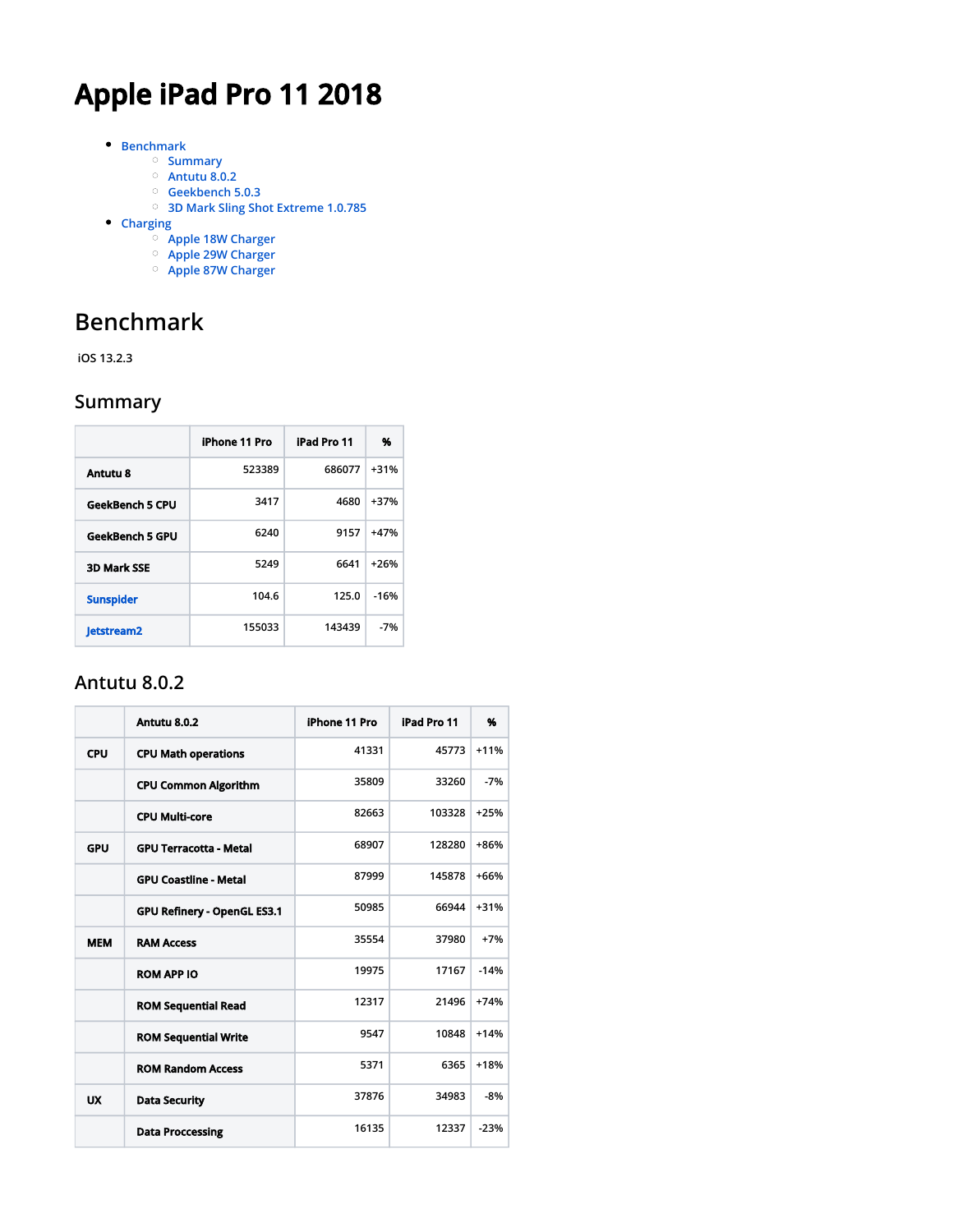| <b>Image Proccessing</b> | 6204  | 5587  | $-10%$ |
|--------------------------|-------|-------|--------|
| <b>User Expirience</b>   | 12716 | 15851 | +25%   |

## <span id="page-1-0"></span>**Geekbench 5.0.3**

| Geekbench 5           | iPhone 11 Pro | iPad Pro 11 | %      |
|-----------------------|---------------|-------------|--------|
| <b>Single-core</b>    | 1337          | 1117        | $-16%$ |
| Crypto                | 2018          | 1561        | $-23%$ |
| Integer               | 1231          | 1054        | $-14%$ |
| <b>Floating Point</b> | 1453          | 1180        | $-19%$ |
| Multi-core            | 3417          | 4680        | $+37%$ |
| Crypto                | 5554          | 6986        | $+26%$ |
| Integer               | 3211          | 4389        | +55%   |
| <b>Floating Point</b> | 3506          | 4926        | $+41%$ |

# <span id="page-1-1"></span>**3D Mark Sling Shot Extreme 1.0.785**

| <b>3D Mark SS</b>        | iPhone 11 Pro | iPad Pro 11 | %      |
|--------------------------|---------------|-------------|--------|
| <b>Graphics test 1</b>   | 36.25         | 54.56       | $+50%$ |
| <b>Graphics test 2</b>   | 19.52         | 28.35       | $+45%$ |
| <b>Physics section 1</b> | 58.68         | 60.05       | $+2%$  |
| <b>Physics section 2</b> | 39.16         | 38.79       | $-1%$  |
| <b>Physics section 3</b> | 23.11         | 21.26       | -8%    |
| <b>Graphics score</b>    | 5836          | 8581        | $+46%$ |
| <b>Physics score</b>     | 3881          | 3706        | $-4%$  |
| total                    | 5249          | 6641        | $+26%$ |

# <span id="page-1-2"></span>**Charging**

## <span id="page-1-3"></span>**Apple 18W Charger**

**9v 2A, 5v 3A (in use by iPad Pro - 18W)**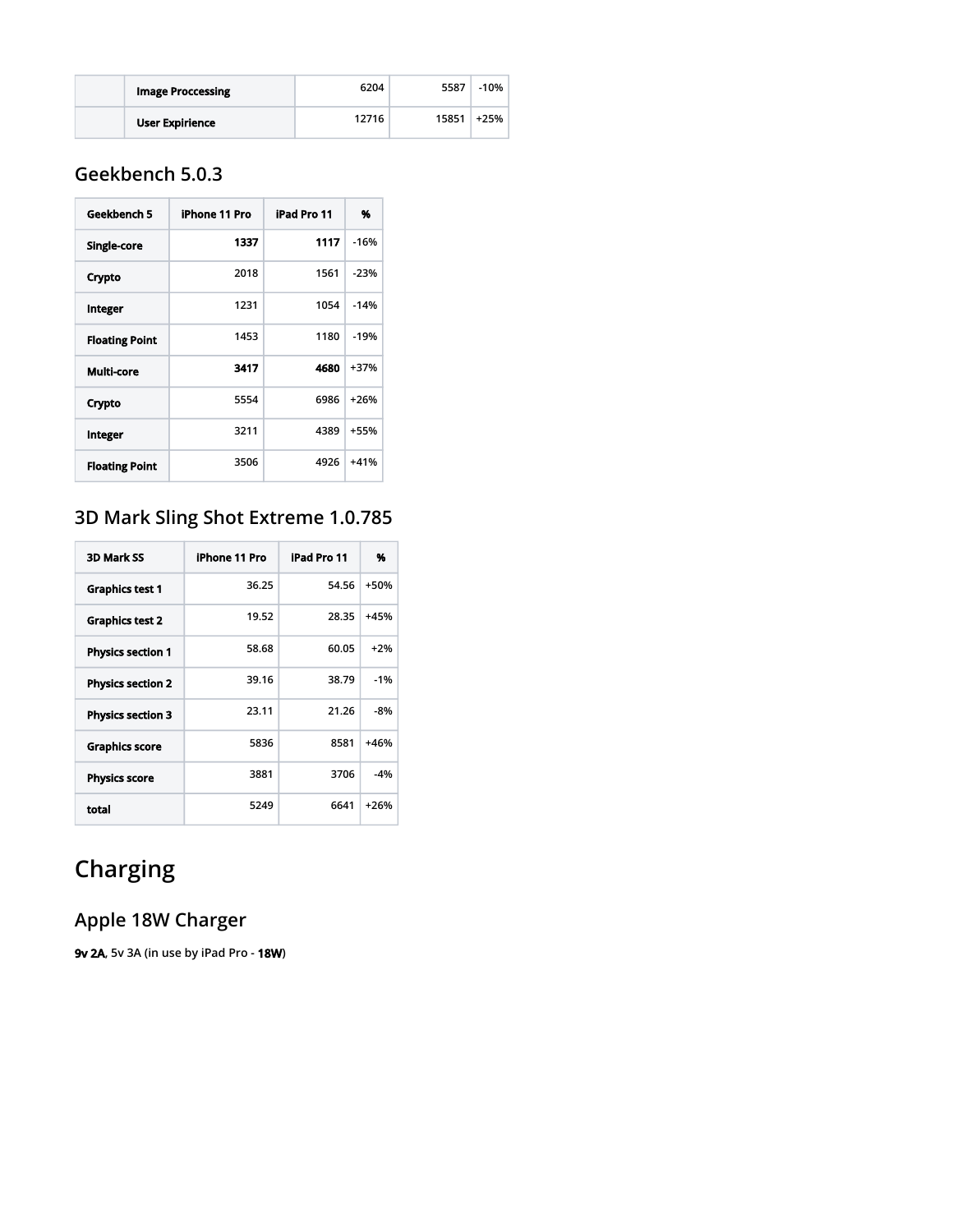

### <span id="page-2-0"></span>**Apple 29W Charger**





### <span id="page-2-1"></span>**Apple 87W Charger**

**20.2v 4.3A, 9v 3A, 5.2v 2.4A (in use by iPad Pro - 27W)**